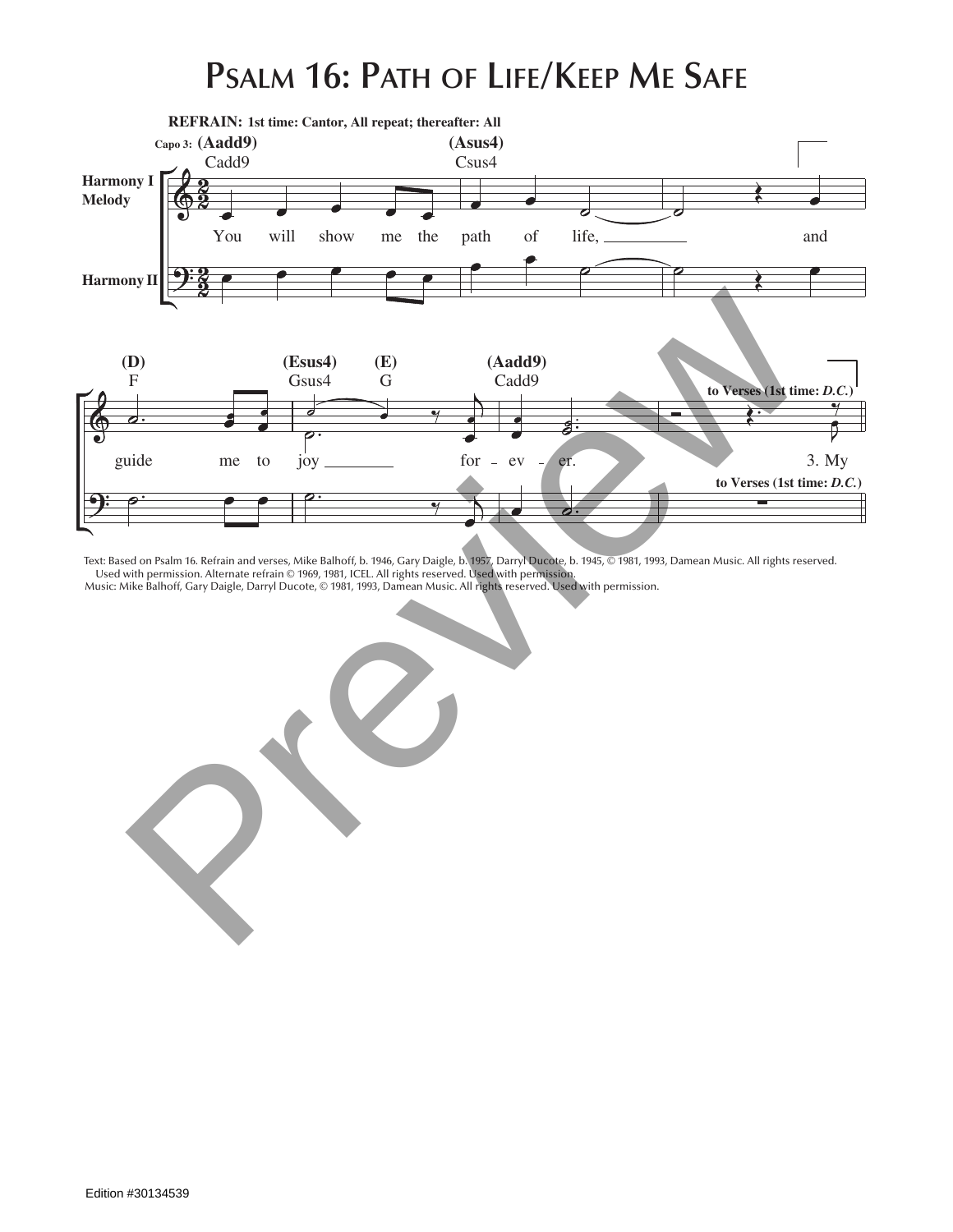

 **\*For use with Refrain**

**<sup>\*\*</sup>For use with Alternate Refrain**